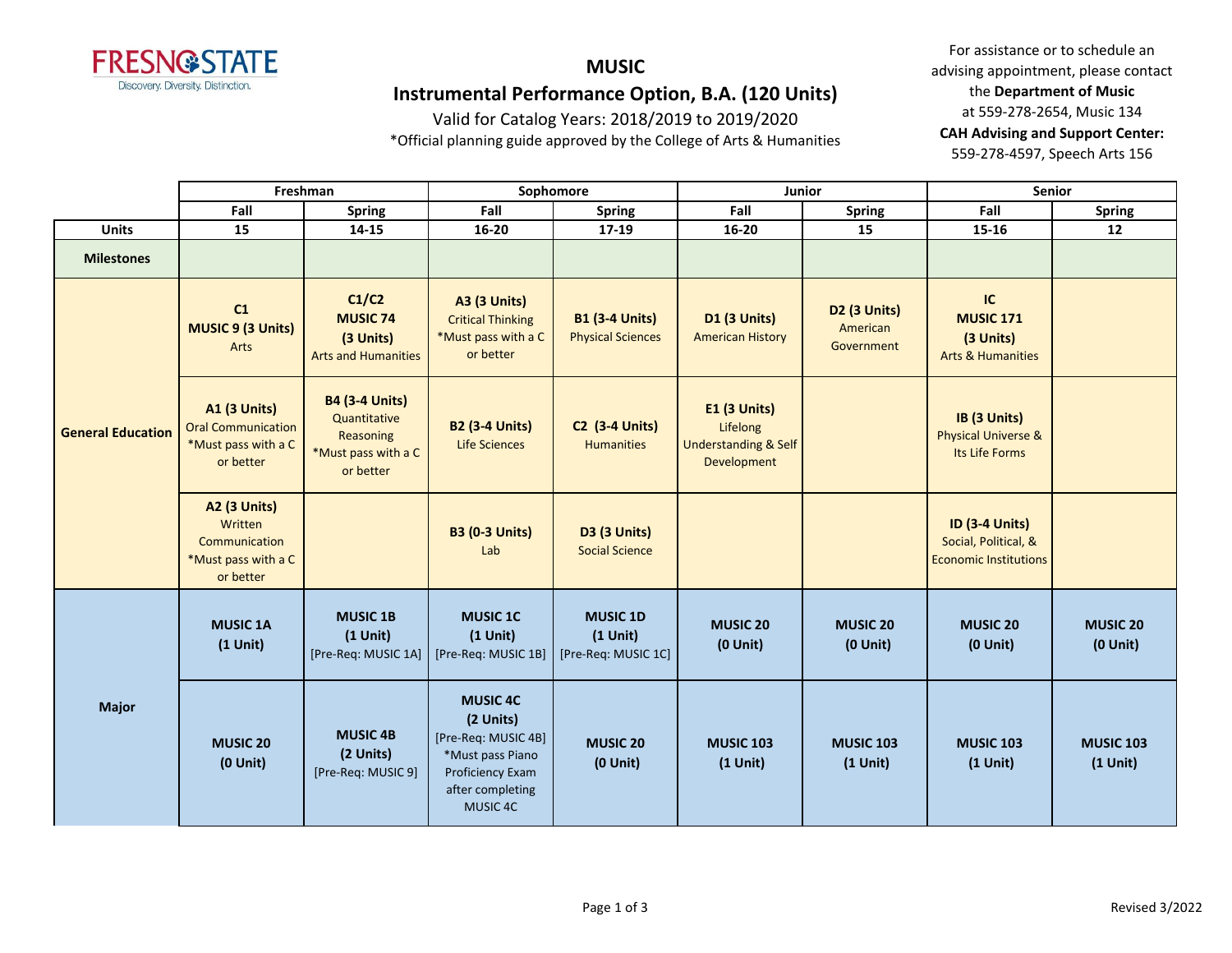

# **MUSIC Instrumental Performance Option, B.A. (120 Units)**

Valid for Catalog Years: 2018/2019 to 2019/2020

\*Official planning guide approved by the College of Arts & Humanities

|              |                                                                                        | Freshman                                            |                                                     | Sophomore                                                       |                                                                                  | <b>Junior</b>                                                                                                                     |                                                                 | <b>Senior</b>                                                                                                                                     |
|--------------|----------------------------------------------------------------------------------------|-----------------------------------------------------|-----------------------------------------------------|-----------------------------------------------------------------|----------------------------------------------------------------------------------|-----------------------------------------------------------------------------------------------------------------------------------|-----------------------------------------------------------------|---------------------------------------------------------------------------------------------------------------------------------------------------|
|              | Fall                                                                                   | <b>Spring</b>                                       | Fall                                                | <b>Spring</b>                                                   | Fall                                                                             | <b>Spring</b>                                                                                                                     | Fall                                                            | <b>Spring</b>                                                                                                                                     |
| <b>Units</b> | 15                                                                                     |                                                     | 14-15<br>16-20                                      |                                                                 | $16 - 20$                                                                        | 15                                                                                                                                | 15-16                                                           | 12                                                                                                                                                |
| <b>Major</b> | <b>MUSIC 31 - 38</b><br>$(1$ Unit)                                                     | <b>MUSIC 20</b><br>$(0$ Unit $)$                    | <b>MUSIC 20</b><br>$(0$ Unit)                       | <b>MUSIC 31 - 38</b><br>$(1$ Unit)                              | <b>MUSIC 131 - 138</b><br>$(1$ Unit)                                             | <b>MUSIC 131 - 138</b><br>$(1$ Unit)                                                                                              | <b>MUSIC 131 - 138</b><br>$(1$ Unit)                            | <b>MUSIC 131 - 138</b><br>$(1$ Unit)                                                                                                              |
|              | MUSIC <sub>40</sub><br>(3 Units)<br>[Pre-Req: Concurrent]<br>enrollment<br>in MUSIC 9] | <b>MUSIC 31 - 38</b><br>$(1$ Unit)                  | <b>MUSIC 31 - 38</b><br>$(1$ Unit)                  | <b>MUSIC 43</b><br>(3 Units)<br>[Pre-Req: MUSIC 42]             | <b>MUSIC 144</b><br>(3 Units)<br>[Pre-Req: MUSIC 42]                             | <b>MUSIC 161B</b><br>(3 Units)<br>[Pre-Req: MUSIC 41,<br>74;<br>Junior standing                                                   | MUSIC 175T<br>(2 Units)                                         | <b>Music Elective</b><br>(2 Units)<br>*With advisor<br>approval                                                                                   |
|              | <b>MUSIC 103</b><br>$(1$ Unit)                                                         | <b>MUSIC 41</b><br>(3 Units)<br>[Pre-Req: MUSIC 40] | <b>MUSIC 42</b><br>(3 Units)<br>[Pre-Req: MUSIC 41] | <b>MUSIC 103</b><br>$(1$ Unit)                                  | <b>MUSIC 161A</b><br>(3 Units)<br>[Pre-Req: MUSIC 41,<br>74;<br>Junior standing] | Pedagogy,<br>Literature, or<br>Performance<br>courses<br>(2 Units)<br>*Not including studio<br>lessons                            | <b>Music Elective</b><br>(2 Units)<br>*With advisor<br>approval | <b>MUSIC 140T, 141,</b><br>142, 160T, 170A,<br>170B, 186, or 187<br>(3 Units)<br>*See course catalog<br>for prerequisite<br>requirements          |
|              |                                                                                        | <b>MUSIC 103</b><br>$(1$ Unit)                      | <b>MUSIC 58</b><br>(2 Units)<br>[Pre-Req: MUSIC 41] | <b>Music Elective</b><br>(2 Units)<br>*With advisor<br>approval | <b>Music Elective</b><br>(2 Units)<br>*With advisor<br>approval                  | MUSIC 140T, 141,<br>142, 160T, 170A,<br>170B, 186, or 187<br>(3 Units)<br>*See course catalog<br>for prerequisite<br>requirements |                                                                 | <b>MUSIC 198</b><br>(2 Units)<br>[Pre-Req: Piano<br>Proficiency; Senior<br>standing; approval of<br>major applied music<br>instructor or advisor] |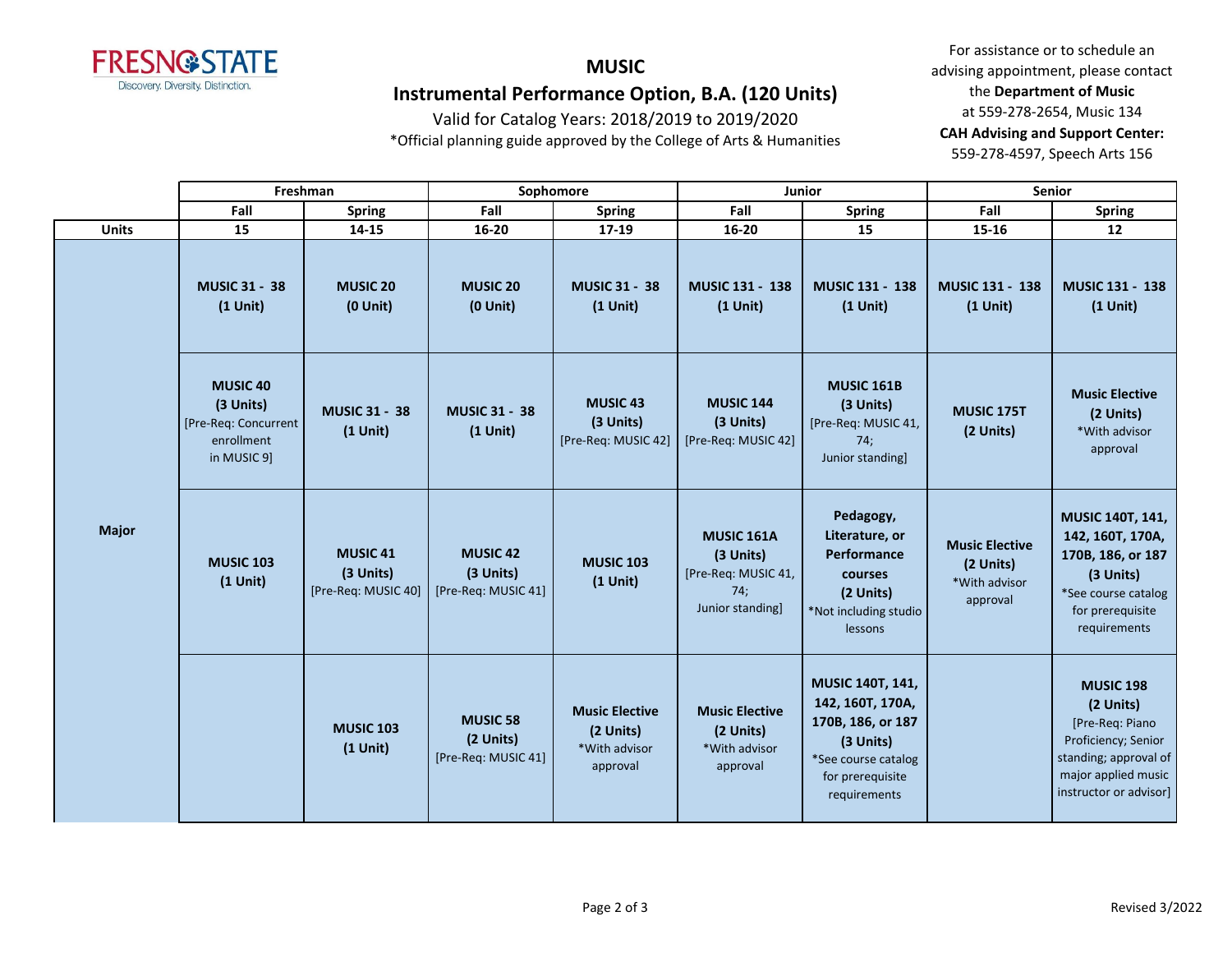

## **MUSIC Instrumental Performance Option, B.A. (120 Units)**

Valid for Catalog Years: 2018/2019 to 2019/2020

\*Official planning guide approved by the College of Arts & Humanities

For assistance or to schedule an advising appointment, please contact the **Department of Music** at 559-278-2654, Music 134 **CAH Advising and Support Center:**  559-278-4597, Speech Arts 156

|                                                               | Freshman |                         | Sophomore                      |                                                                                 | Junior                                                                                                                  |                                                                 | Senior    |                                                 |
|---------------------------------------------------------------|----------|-------------------------|--------------------------------|---------------------------------------------------------------------------------|-------------------------------------------------------------------------------------------------------------------------|-----------------------------------------------------------------|-----------|-------------------------------------------------|
|                                                               | Fall     | <b>Spring</b>           | Fall                           | <b>Spring</b>                                                                   |                                                                                                                         | <b>Spring</b>                                                   | Fall      | <b>Spring</b>                                   |
| <b>Units</b>                                                  | 15       | 14-15                   | $16 - 20$                      | $17-19$                                                                         | $16 - 20$                                                                                                               | 15                                                              | $15 - 16$ | 12                                              |
| <b>Major</b>                                                  |          | Jury I<br>$(0$ Unit $)$ | <b>MUSIC 103</b><br>$(1$ Unit) | <b>Jury II</b><br>$(0$ Unit $)$<br>[Pre-Req: Piano<br>Proficiency;<br>MUSIC 1B] |                                                                                                                         | <b>Music Elective</b><br>(2 Units)<br>*With advisor<br>approval |           |                                                 |
| <b>Additional</b><br><b>Graduation</b><br><b>Requirements</b> |          |                         |                                |                                                                                 | <b>UDWS (0-4 Units)</b><br>*Upper Division<br><b>Writing Exam</b><br>OR "W" Course (must<br>pass with a C or<br>better) |                                                                 |           | MI (3 Units)<br>Multicultural/<br>International |

#### **FOOTNOTES:**

**Prerequisites/Corequisites:** Other restrictions may apply. Please see your course catalog for detailed prerequisite/corequisite requirements.

Grade Requirements: Music students must earn a C or better in each course used for the major, including the core and specific option. No course taken for the Music major can be graded on a CR/NC basis except for courses with mandatory CR/NC grading.

**MUSIC 4B & 4C:** May be waived by passing the designated Piano Proficiency Exam.

Upper Division Writing Skills requirement (UDWS): All undergraduate students must demonstrate competency in writing skills by passing the Upper Division Writing Exam (UDWE) or by obtaining a C or better in an approved upper division writing course, identified by the letter "W."

Substitutions: If substitutions/exceptions/waivers are made for any major courses that also meet GE and/or the Multicultural/International graduation requirement, the student is responsible for completing additional courses to satisfy the respective areas (GE and/or MI). This also includes the upperdivision writing requirement.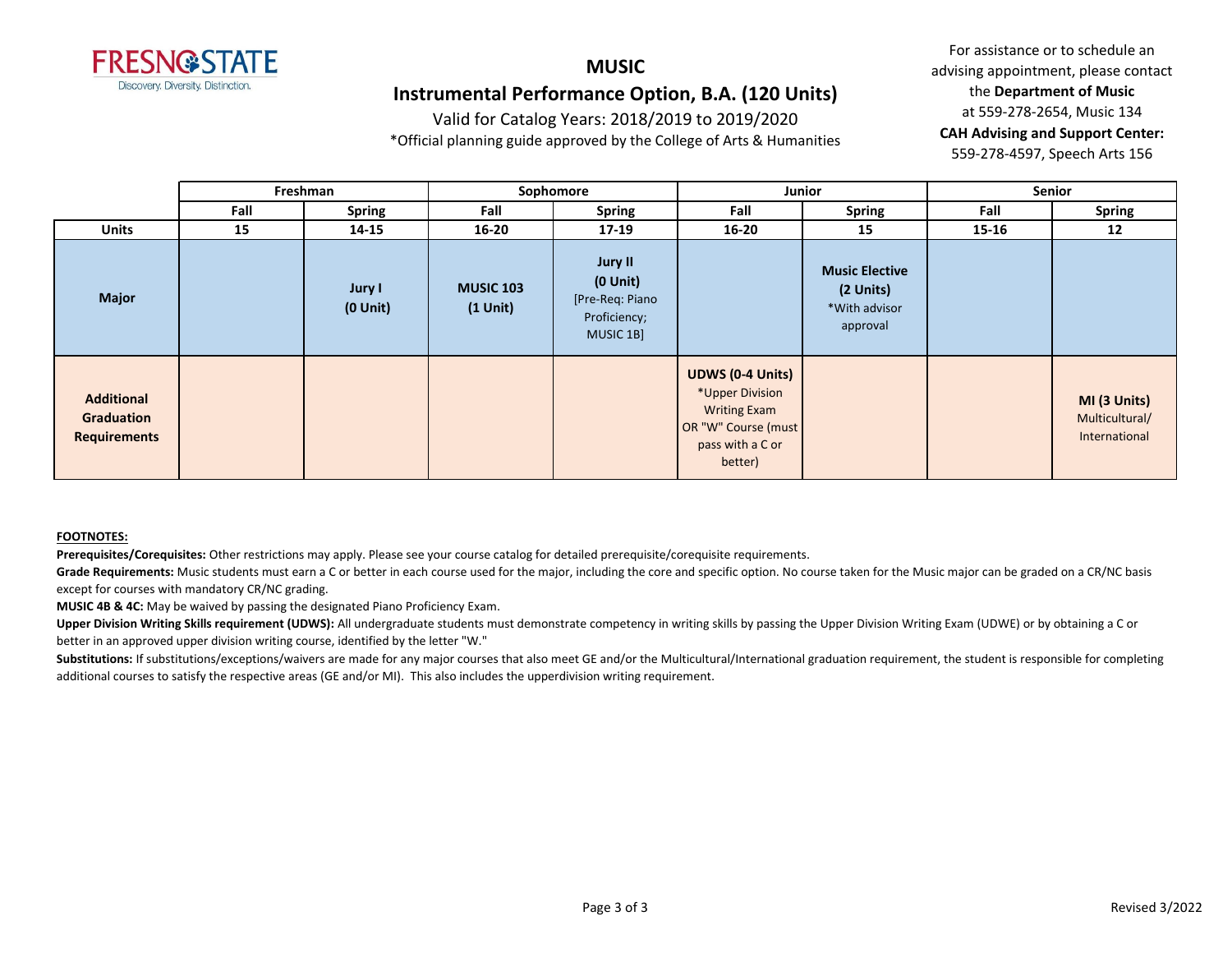

## **MUSIC**

## **Instrumental Performance Option, B.A. (120 Units)**

Valid for Catalog Years: 2013/2014 to 2017/2018

\*Official planning guide approved by the College of Arts & Humanities

|                             | Freshman                                                                             |                                                                                        | Sophomore                                                                           |                                                   |                                                                              | Junior                                            | <b>Senior</b>                                                                    |                                                 |
|-----------------------------|--------------------------------------------------------------------------------------|----------------------------------------------------------------------------------------|-------------------------------------------------------------------------------------|---------------------------------------------------|------------------------------------------------------------------------------|---------------------------------------------------|----------------------------------------------------------------------------------|-------------------------------------------------|
|                             | Fall                                                                                 | <b>Spring</b>                                                                          | Fall                                                                                | <b>Spring</b>                                     | Fall                                                                         | <b>Spring</b>                                     | Fall                                                                             | <b>Spring</b>                                   |
| <b>Units</b>                | 15                                                                                   | 14-15                                                                                  | $16 - 20$                                                                           | $17-19$                                           | $16 - 20$                                                                    | 15                                                | $15 - 16$                                                                        | 12                                              |
|                             | C <sub>1</sub><br><b>MUSIC 9 (3 Units)</b><br>Arts                                   | C1/C2<br>MUSIC 74 (3 Units)<br><b>Arts and Humanities</b>                              | <b>A3 (3 Units)</b><br><b>Critical Thinking</b><br>*Must pass with a C<br>or better | <b>B1 (3-4 Units)</b><br><b>Physical Sciences</b> | <b>D1 (3 Units)</b><br><b>American History</b>                               | <b>D2 (3 Units)</b><br><b>American Government</b> | IC<br><b>MUSIC 171</b><br>(3 Units)<br><b>Arts &amp; Humanities</b>              | MI (3 Units)<br>Multicultural/<br>International |
| General<br><b>Education</b> | <b>A1 (3 Units)</b><br><b>Oral Communication</b><br>*Must pass with a C<br>or better | <b>B4 (3-4 Units)</b><br>Quantitative<br>Reasoning<br>*Must pass with a C<br>or better | <b>B2 (3-4 Units)</b><br>Life Sciences                                              | <b>C2</b> (3-4 Units)<br><b>Humanities</b>        | $E1$ (3 Units)<br>Lifelong<br><b>Understanding &amp; Self</b><br>Development |                                                   | IB (3 Units)<br><b>Physical Universe &amp;</b><br>Its Life Forms                 |                                                 |
|                             | <b>A2 (3 Units)</b><br>Written<br>Communication<br>*Must pass with a C<br>or better  |                                                                                        | <b>B3 (0-3 Units)</b><br>Lab                                                        | <b>D3 (3 Units)</b><br><b>Social Science</b>      |                                                                              |                                                   | <b>ID (3-4 Units)</b><br>Social, Political, &<br>Economic<br><b>Institutions</b> |                                                 |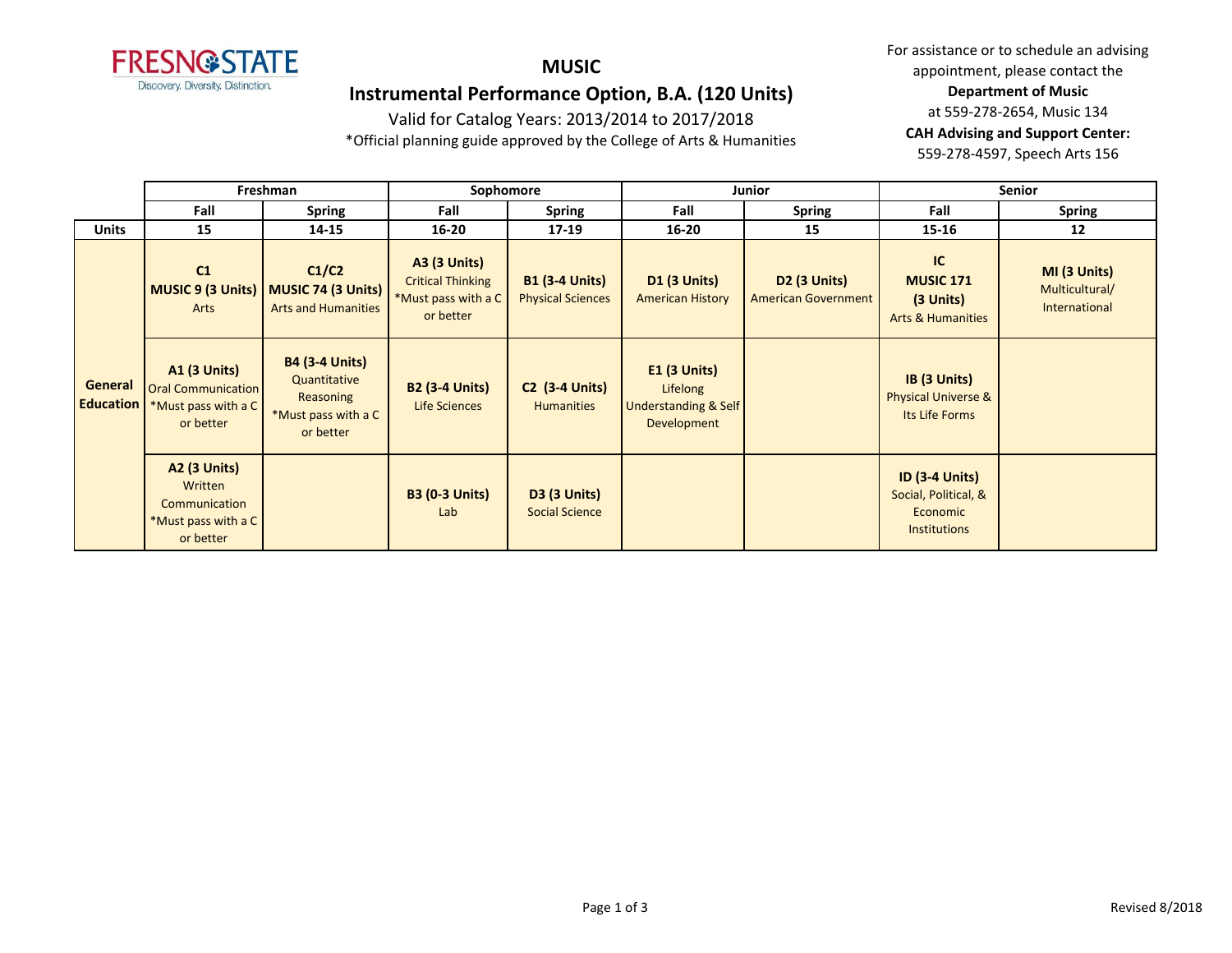

### **MUSIC**

## **Instrumental Performance Option, B.A. (120 Units)**

### Valid for Catalog Years: 2013/2014 to 2017/2018

\*Official planning guide approved by the College of Arts & Humanities

|              | Freshman                                                                               |                                                                                  | Sophomore                                                                                                                |                                                                   |                                                                                  | Junior                                                                                                                            | Senior                                                          |                                                                                                                                             |
|--------------|----------------------------------------------------------------------------------------|----------------------------------------------------------------------------------|--------------------------------------------------------------------------------------------------------------------------|-------------------------------------------------------------------|----------------------------------------------------------------------------------|-----------------------------------------------------------------------------------------------------------------------------------|-----------------------------------------------------------------|---------------------------------------------------------------------------------------------------------------------------------------------|
|              | Fall                                                                                   | <b>Spring</b>                                                                    | Fall                                                                                                                     | <b>Spring</b>                                                     | Fall                                                                             | <b>Spring</b>                                                                                                                     | Fall                                                            | <b>Spring</b>                                                                                                                               |
| <b>Units</b> | 15                                                                                     | 14-15                                                                            | 16-20                                                                                                                    | $17 - 19$                                                         | 16-20                                                                            | 15                                                                                                                                | 15-16                                                           | 12                                                                                                                                          |
| <b>Major</b> | MUSIC 1A (1 Unit)                                                                      | MUSIC 1B (1 Unit)<br>[Pre-Req: MUSIC 1A] [Pre-Req: MUSIC 1B]                     | MUSIC 1C (1 Unit)                                                                                                        | <b>MUSIC 1D (1)</b><br>Unit)<br>[Pre-Req: MUSIC<br>1 <sup>C</sup> | MUSIC 20 (0 Unit)                                                                | MUSIC 20 (0 Unit)                                                                                                                 | MUSIC 20 (0 Unit)                                               | MUSIC 20 (0 Unit)                                                                                                                           |
|              | MUSIC 20 (0 Unit)                                                                      | MUSIC 4B (2 Units)<br>[Pre-Req: MUSIC 9]                                         | <b>MUSIC 4C (2 Units)</b><br>[Pre-Req: MUSIC 4B]<br>*Must pass Piano<br>Proficiency Exam<br>after completing<br>MUSIC 4C | <b>MUSIC 20 (0)</b><br>Unit)                                      | MUSIC 103 (1 Unit)                                                               | <b>MUSIC 103 (1 Unit)</b>                                                                                                         | <b>MUSIC 103 (1)</b><br>Unit)                                   | <b>MUSIC 103 (1 Unit)</b>                                                                                                                   |
|              | <b>MUSIC 31 - 38</b><br>$(1$ Unit)                                                     | MUSIC 20 (0 Unit) MUSIC 20 (0 Unit)                                              |                                                                                                                          | <b>MUSIC 31 - 38</b><br>$(1$ Unit)                                | MUSIC 131 - 138<br>$(1$ Unit)                                                    | MUSIC 131 - 138<br>$(1$ Unit)                                                                                                     | MUSIC 131 - 138<br>$(1$ Unit)                                   | MUSIC 131 - 138 (1 Unit)                                                                                                                    |
|              | <b>MUSIC 40 (3)</b><br>Units)<br>[Pre-Req:<br>Concurrent<br>enrollment<br>in MIJSIC 91 | <b>MUSIC 31 - 38</b><br>$(1$ Unit)                                               | MUSIC 31 - 38 (1<br>Unit)                                                                                                | <b>MUSIC 43 (3)</b><br>Units)<br>[Pre-Req: MUSIC<br>42]           | <b>MUSIC 144 (3)</b><br>Units)<br>[Pre-Req: MUSIC 42]                            | MUSIC 161B (3 Units)<br>[Pre-Req: MUSIC 41, 74;<br>Junior standing]                                                               | MUSIC 175T<br>(2 Units)                                         | <b>Music Elective (2 Units)</b><br>*With advisor approval                                                                                   |
|              | <b>MUSIC 103 (1</b><br>Unit)                                                           | MUSIC 41 (3 Units) MUSIC 42 (3 Units)<br>[Pre-Req: MUSIC 40] [Pre-Req: MUSIC 41] |                                                                                                                          | <b>MUSIC 103 (1</b><br>Unit)                                      | <b>MUSIC 161A</b><br>(3 Units)<br>[Pre-Req: MUSIC 41,<br>74;<br>Junior standing] | Pedagogy, Literature,<br>or Performance<br>courses (2 Units)<br>*Not including studio<br><b>lessons</b>                           | <b>Music Elective</b><br>(2 Units)<br>*With advisor<br>approval | MUSIC 140T, 141, 142,<br>160T, 170A, 170B, 186,<br>or 187 (3 Units)<br>*See course catalog for<br>prerequisite requirements                 |
|              |                                                                                        | MUSIC 103 (1 Unit)                                                               | MUSIC 58 (2 Units)<br>[Pre-Req: MUSIC 41]                                                                                | <b>Music Elective</b><br>(2 Units)<br>*With advisor<br>approval   | <b>Music Elective</b><br>(2 Units)<br>*With advisor<br>approval                  | MUSIC 140T, 141,<br>142, 160T, 170A,<br>170B, 186, or 187 (3<br>Units)<br>*See course catalog for<br>prerequisite<br>requirements |                                                                 | <b>MUSIC 198 (2 Units)</b><br>[Pre-Req: Piano Proficiency;<br>Senior standing; approval of<br>major applied music<br>instructor or advisor] |
|              |                                                                                        | Jury I (0 Unit)                                                                  | <b>MUSIC 103 (1</b><br>Unit)                                                                                             | Jury II (0 Unit)<br>[Pre-Req: Piano<br>Proficiency;<br>MUSIC 1B]  |                                                                                  | <b>Music Elective</b><br>(2 Units)<br>*With advisor approval                                                                      |                                                                 |                                                                                                                                             |